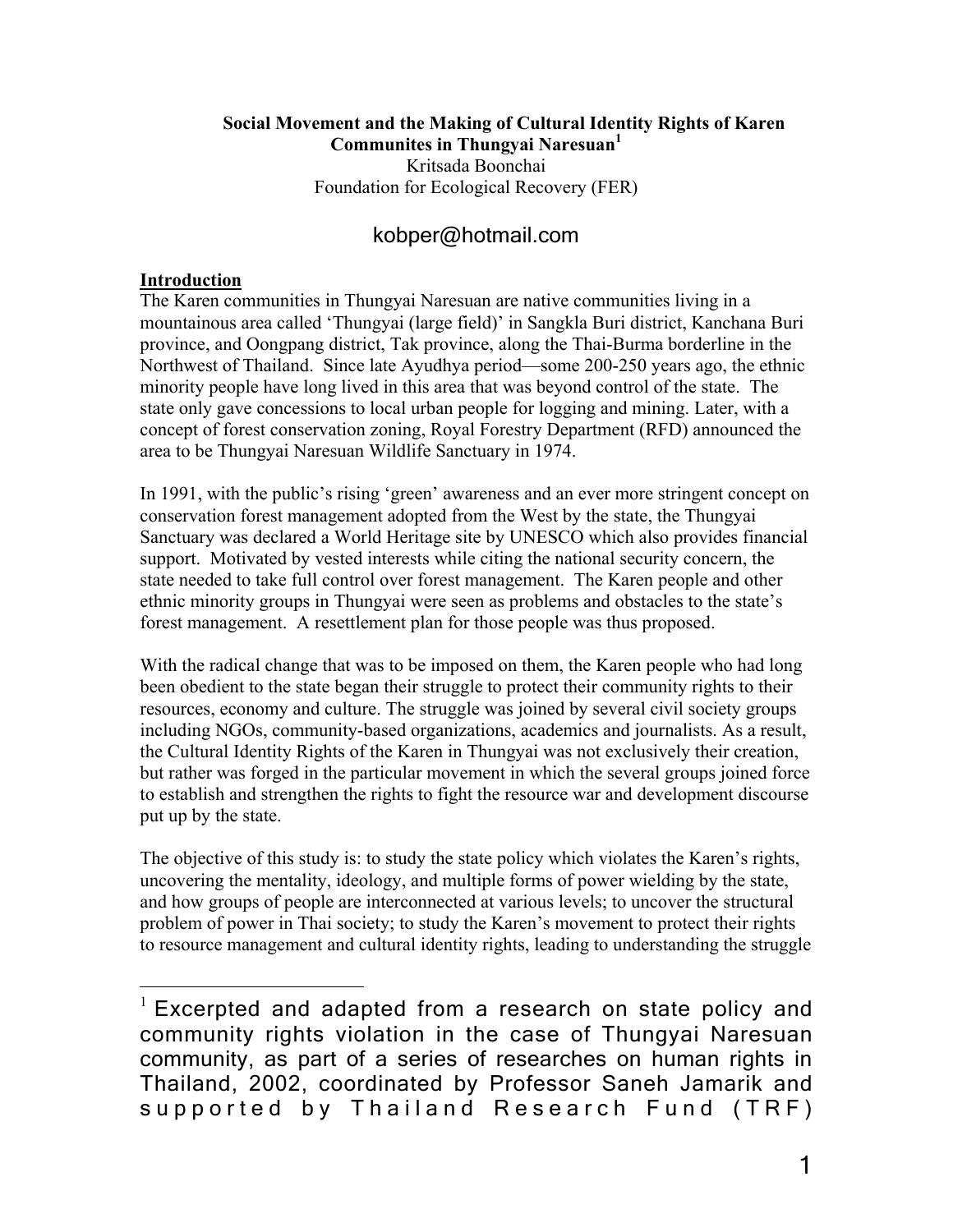that sheds new lights on the definition of 'community rights' regarding culture and resources.

# **Cultural Landscape of Thungyai land**

Before it was named Thungyai Naresuan, the western forest tract ranging from Oongpang district, Tak province, to Dan Jedi Sam Ong district, Kanchanaburi province, had been called by the Karen as' Song Pai Tae ' or ' Sacred Territory ' that is guarded by sacred beings. There is a long history of Karen people's struggle in this ecologically rich area. The Karen have built up their own ecological knowledge through their long dwelling in the wilderness.

The Karen settle in 13 villages in Wia Padu area; 6 of them are located in the western part of Thungyai. They live in valleys, practicing rotating agriculture. Their favorite spots for farming are bamboo forests which are regarded, ecologically speaking, secondary forests, a kind of mixed deciduous forests. Pinkaew Luangaramsri (1991) describes this Karen knowledge that farmlands made out of bamboo forests yield the best rice, and the bamboo forests fast recover. The rotating farming is like a kind of secondary forest.

# **Discourse on forest conservation and the establishment of the state's power over Thungyai and the Karen communities.**

### Thungyai: Sanctuary of the wildlife but not Karen.

In 1973, a helicopter crashed in Nakon Pathom province. Its passengers included high ranking police and military officers as well as civilians. It was found that they, equipped with weapons, had been to Thungyai for hunting. This incident was picked up by activist students who were leading a campaign against the ruling military dictatorship, leading to a massive demonstration that overthrew the regime.

Such incident also made Thungyai, the Karen's sacred territory, wellknown across the country and abroad as wild nature that needed immediate protection. That urged the RFD which had long surveyed the area to establish the wildlife sanctuary in 1974. Its boundary was drawn to include part of the two districts of two provinces, covering 2,000,000 rai adjoining the Thai-Burma border. It included the 13 Karen villages, but skipped a mine operated by a private company which had been granted its concession by Mineral Resources Department and had leased its land from the RFD.

" Due to the fact that parts of the Sanctuary had been dwelt by ethnic groups, Karen and Mong in particular, who had not been regarded Thai citizens, their settlements did not exempt from the sanctuary and they were not relocated. As a result, it has been a chronic problem ever since." (Forestry Science Faculty, part2, 1989)

The RFD and Forestry Science Faculty admitted the Karen's existence,but dismissed their rights to continue living there. They employed 'nationality' discourse as a tool to deprive the Karen of their rights to resources and culture, while well aware that the 'nationality' did not depend on 'race' or 'ID card'. The RFD was authorized to evict the Karen from the sanctuary. With the 'hilltribe discourse' and radical racism, the RFD make structural violence more than direct violence.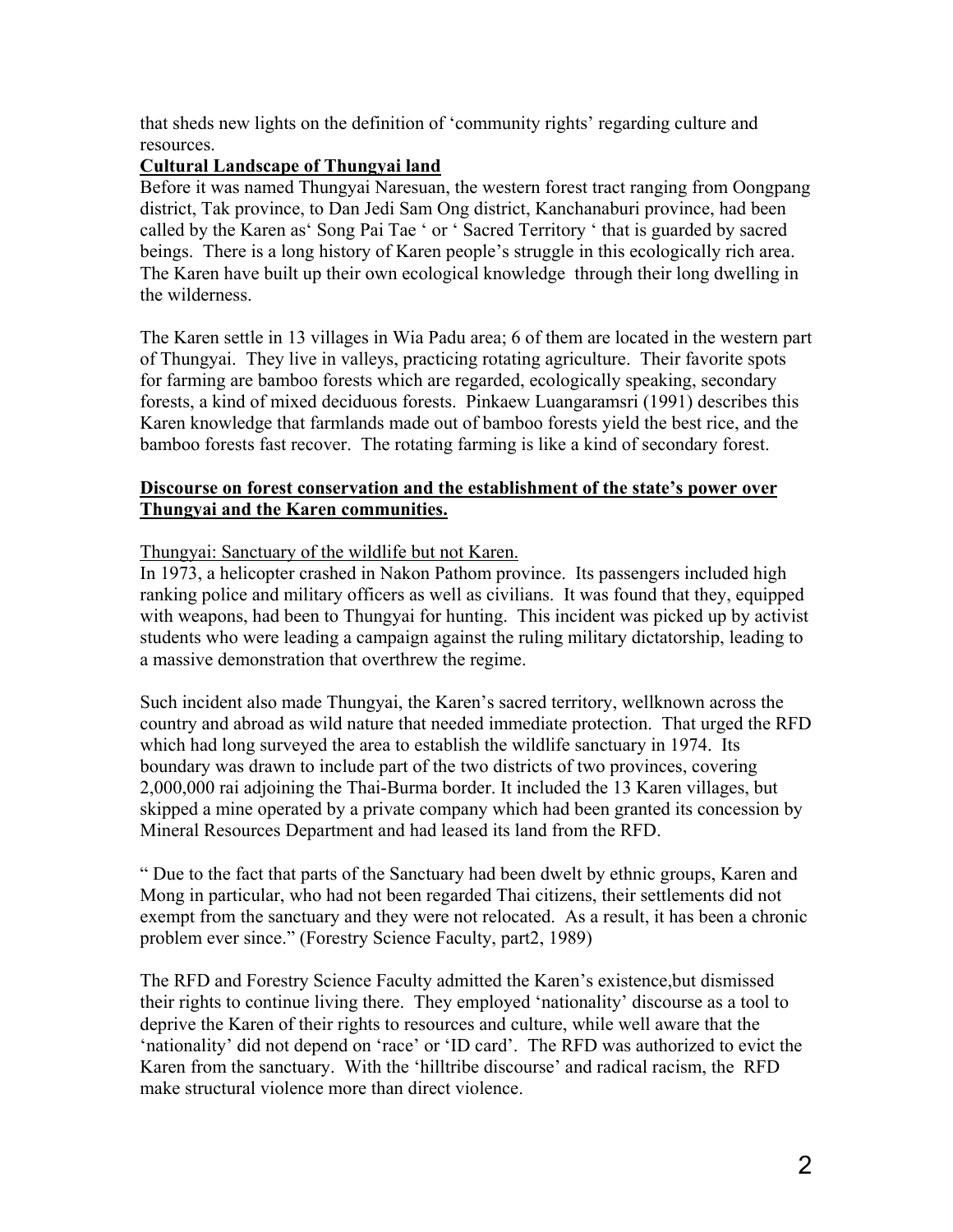The denial of the Karen's existence by superimposing the sanctuary, together with the rationale of Forestry Science Faculty mentioned above, showed that the violation of the Karen's rights did not result from only the Forestry Act, but also from the bureaucracy and institutions that implemented or enforced the law and are authorized to define Thungyai as only a place for wildlife, not including the Karen.

#### Nam Choan dam project: a milestone of discourse on forest and wildlife and Thungyai Naresuan

The Nam Choan dam project was not the first proposed for the Mae Klong river basin. Srinakarin dam and Srisawat Dam had been build in this basin by EGAT since 1979

Once the discourse on 'wildlife conservation' was imposed on Thungyai, the Nam Choan project came to a completely different conclusion than that of Kao Lam and Sri Sawat. The campaign against the Nam Choan project has been recognized as the root of the civil society movement to protect the forests and wildlife. Consisting of environmental organizations, academics on wildlife and ecology, students and local urban people in Kanchanaburi, the opponents helped forge discourses on ecology and wildlife against the project: for example, 'the country's most rich forest tract', 'source of rare and endangered species', etc. Even technocrats in the RFD also produced environmental discourses against the project. Symbols of a variety of wildlife were put on the map of Thungyai against the background.

The environmental movement finally held the victory; the project came to an end in 1988. As a consequence, the struggle had imprinted on both the state's and public's mind a perception of Thungyai as an exclusive place for trees and animals. The western ecological knowledge that was used against the project left no room for local ecological knowledge or identity of the Karen; it dismissed the rotating agriculture and the traditional forest management by the communitites. Thungyai was perceived as merely a place for the wild only. The identity of the Karen just vanished, despite their joint effort in the campaign against the dam.

' Most of the forests still remain pristine except for the areas that the Karen live, that are cleared for farmlands. Compared to the entire area, only 10% are destroyed by the Karen. This can be easily solved by evacuating them to new settlements arranged by the state. And vocational trainings will also be provided.' (Forestry Science Faculty and RFD, 1988)

The victory of the Nam Choan movement was a victory of ecological discourse over the Thungyai, and also marked a diverging point of the concepts of resource management held by the state and the social movement which were later divided into Eco-Techocentrism groups which includes the RFD and many 'green' organizations, and a school of Political and Cultural Ecology groups that promotes community rights and plays a key role in creating a social space for the Karen in Thungyai. But when the discourse on conservation took over the area, dismissing the rights of existence of the Karen, the state was quick to use the tool to deny them the community rights.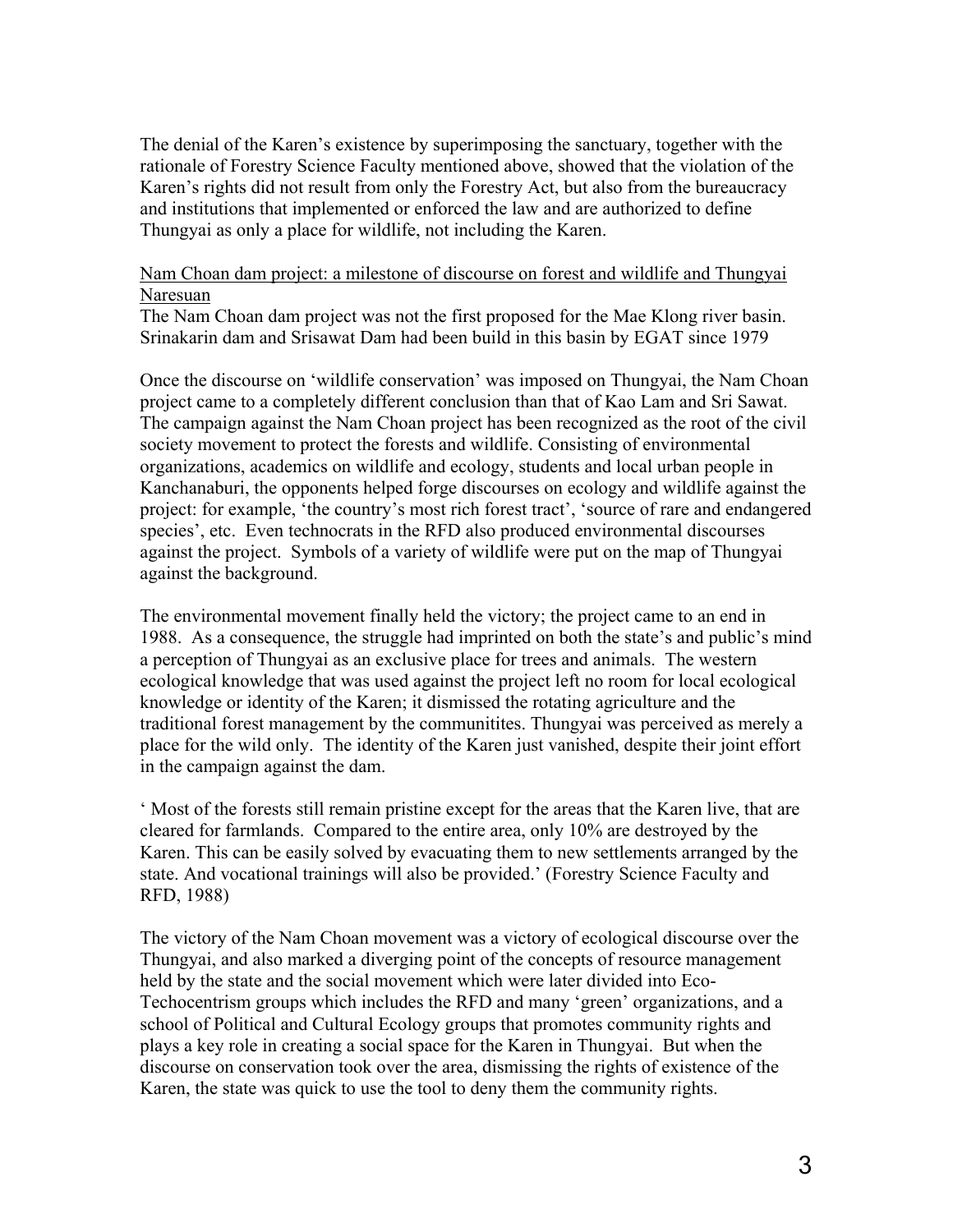'Knowledge' and 'truth' production process for Thungyai

When logging was banned, the RFD empowered itself in forest management with the western green movement. It proposed the Thungyai Naresuan and Huay Kakang wildlife sanctuaries to be a world heritage site. In December 1991, the was approved and announced. During the course of this, the elimination process of ethnic groups in Thungyai was in place.

A team from the Faculty of Forestry of Kasetsart University—the institute that produces personnel for the RFD and is influential in the forest management policy—had surveyed Thungyai since 1987 to make the resource conservation and management master plan funded by WWF in the US. It was finished in 1989. The need to create system, order and knowledge for strict control, enforcement and practice was stated in the plan as its purpose.

"Hilltribe people including Mong and Karen clear forests and fell trees for cultivation. Mong usually abandon their long used lands that are now becoming revegetated and expanded. These areas barely accommodate large-size wildlife." (Forestry Science Faculty,123)

Although Forestry scientists to employ ecological knowledge to produce 'truth' based on so-called science, nature or biological rules to legitimize the punishment (evacuation), training and correction for those allegedly devious (by forcing to give up rotational farming), the 'truth' was full of equivocality, inconsistency and contradiction.

The synthesized 'truth' legitimized the Department's ongoing evacuation of the Karen. In 1994, the Department, funded by GEF, hired MIDAS to study the feasibility of biodiversity conservation in Thungyai. The study by MIDAS which mainly consisted of persons from the Faculty of Forestry who had made the masterplan, had an initial assumption that the Karen had affected the bio-diversity (MIDAS,1993)

Thungyai was announced a 'world heritage site' in December 1991. In early 1992, the chief of RFD Pirote Suwannakon who had previously had a role in opposing the Nam Choan dam project and cooperated with the army to evacuate Mong communities from Thungyai, declared the evacuation plan for the Karen on grounds that the Karen destroyed the forests and wildlife.

The public's perception for Thungyai had placed the Karen on the conventional imagery of the land of 'wildlife'. There was a contrast between the image of Thungyai with the Karen--the state 'forest-destructive hilltribers'—who had their own knowledge of conservation unlike the ecological concept that the state used as a tool to claim power and also there are local groups to monitor RFD's management continually and the image of Huay Kakang that contained a legend of Sueb Nakasatien who represented the RFD. Under highly centralized management, local communities had been cleansed out of Huay Kakang to fit the image of pristine forests in western ecological concept adopted by the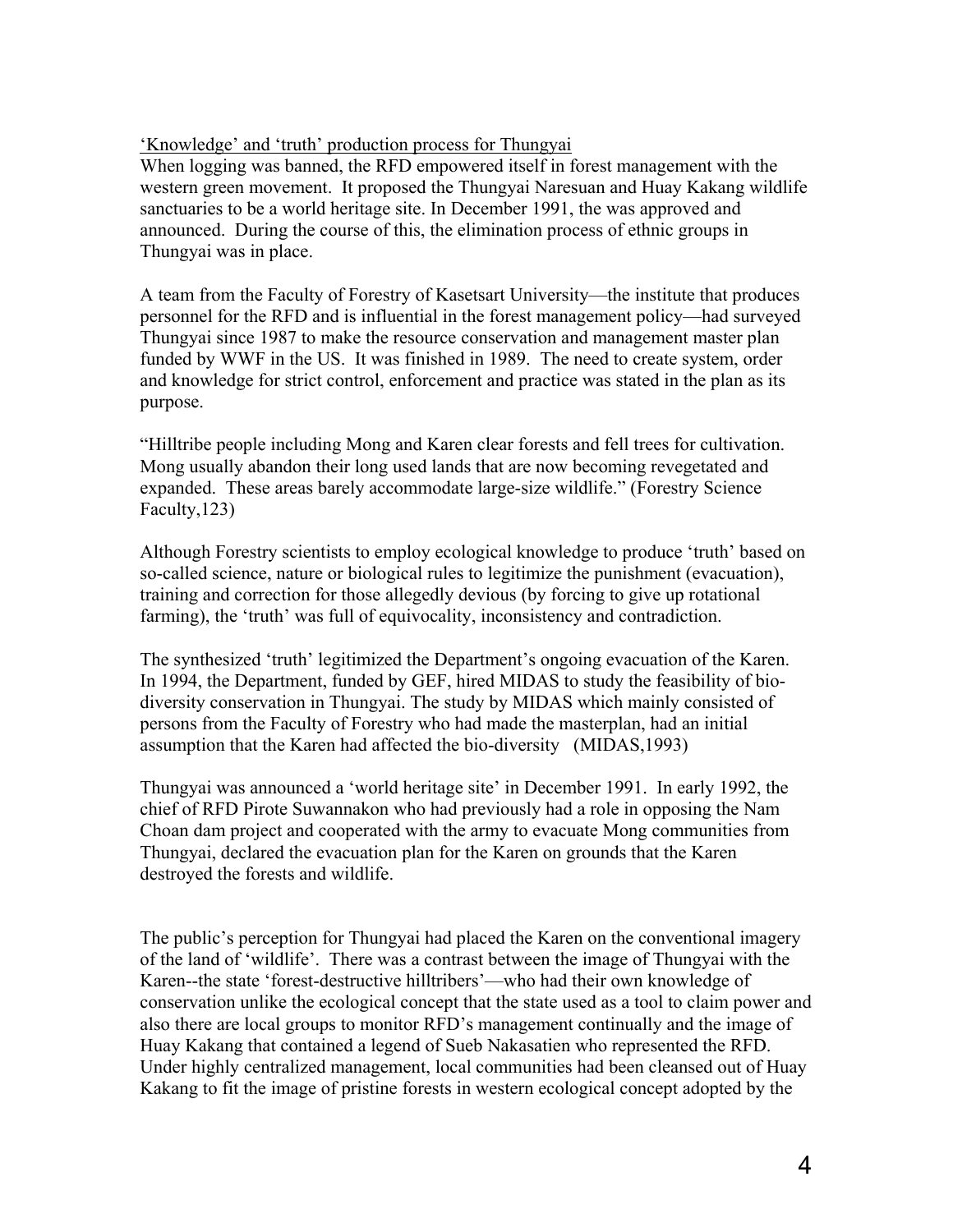RFD and the Faculty. The dichotomy was one of the driving forces of the RFD, forestry scientist, and some environmental organizations to redefine and rearrange Thungyai by zoning, restricting population growth, farmlands and villages' boundaries as well as restricting modernity and technology from the outside world.

# **The impact of protected area and development policy to local communities in forest land**

The 'community control'—allowing the Karen to cultivate only on lands that had been revegetated less than 5 years--implemented by the RFD affected the communities in many ways. According to the author's survey in 2000, 50% of the population have had to switch to young fallow cultivation and faced 50% reduction in rice yield, insufficient for consumption while other crops also decreased and could not generate income.

The decrease of rice yield and other crops by more than half forced 68% of the population to adapt in various ways: 28% had to borrow rice from neighbors; 18% had to find starchy roots to mix with rice; 8% bought rice from outside their community and asked for help from state agencies. 56% who had their own farmlands had to rely more on the farmlands with help from relatives and neighbors. 43% were landless people and some of them labored in relatives' and neighbors' lands.

The land restriction imposed by the state also affected the tradition, belief and knowledge. The Karen have held rules and belief in choosing lands: for example, bamboo forests over 10 years old, not too steep, proper size for the family's subsistence, and not mixed up with other lineages who respected different ghosts. Once a proper land was chosen, they would ask Mother Earth. If they had bad dreams, they would have to find a new place. These rules were important in resource mangement and relationship in communities. Once they were forced to grow rice in young fallow cultivation, abandoning their traditional practice, they were anxious of the decadence as the 'development' and 'conservation' were destroying the Karen identity.

# **Community rights and the movement to protect the Karen's community rights**

Community rights in production, resource management according to tradition. "…We are making merit for the Mother Rice, offering food to the monks, tying threads around the wrists to recall the spirits *(*Oath taken by the Karen of Laiwo and Ungpang, 1992)

Rice is fundamental to the Karen culture. Secularly, it links living, farming, eco-system, communities' subsistence economy, as well as social structuring, laboring, crops bartering; and it is also symbolic in spirituality as in festive rituals to pay respect to Mother Rice, to make amends for lives disturbed by farming. Communities' values and morales are closely linked with the production system, and form the communities' relationship with living and resource mangement.

Rights to production, resource management in accord with custom and tradition is a fundamental right of the Karen communities. It is also a rule of management in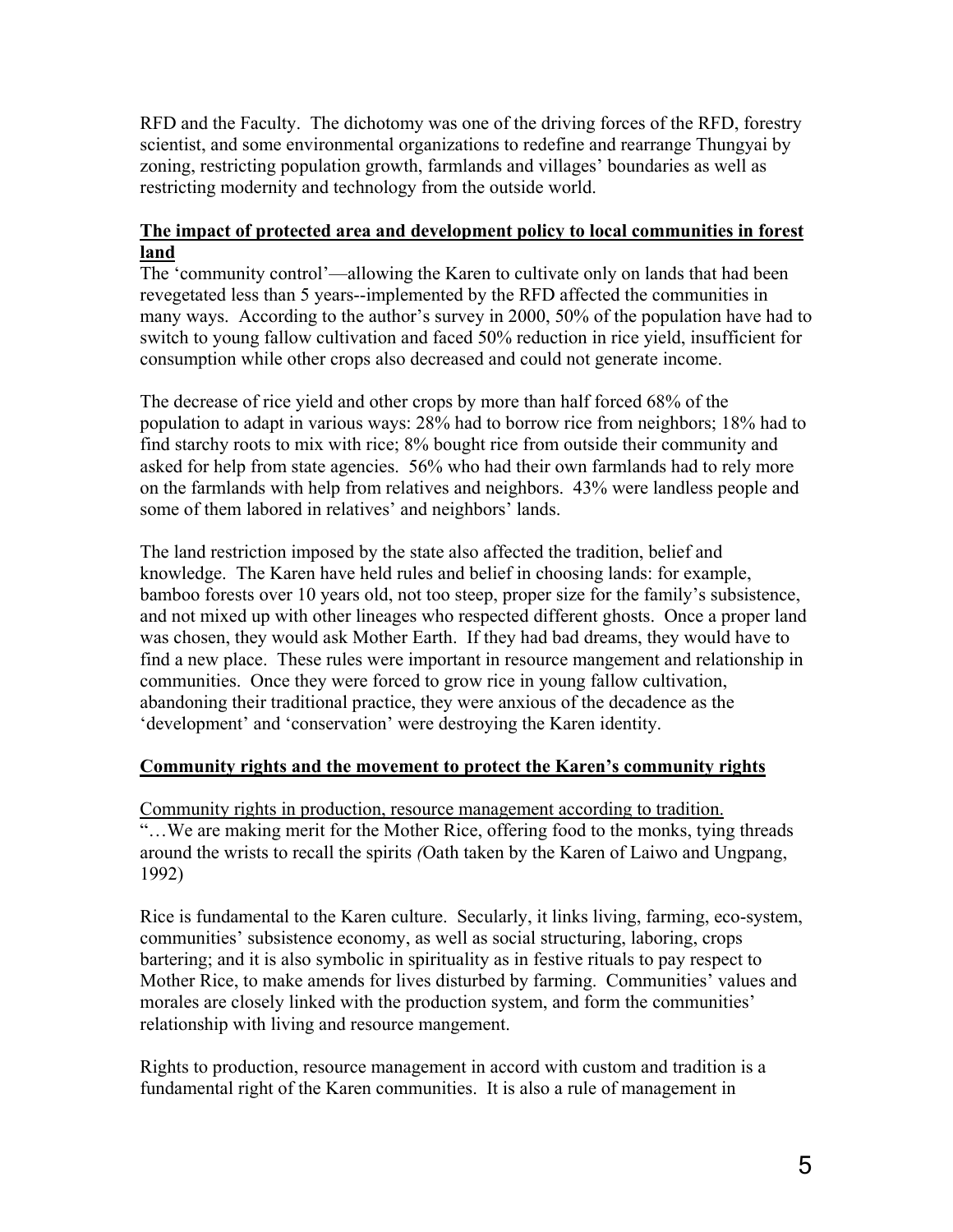communities, as a saying goes 'To make a living, forefathers teach us that do not fell trees around watersheds, create farms, grow trees for subsistence. For rice farms, do rotational farming in same places'. At the same time, it is a rights that needs recognition from the state and society, especially in a situation the state policy in conservation and development adversely affected the community rights.

#### Rights to ancestral lands

*We have dwelt in this land for ancestor so can refer from Suwanapoom pagoda settlement we have lived in peacefully (*Oath taken by the Karen of Laiwo and Ungpang, 1992)

The rights to ancestral lands is related to the rights to production and resource management. 'Ancestral' does not imply only 'long lived'; it reflects their history, identity, dignity, and a long process of learning the lands and forests, developed into culture long inherited. And the rights was recognized by ancient regimes such as Siam, Mon and others. **The rights to ancestral lands is part of the Karen's identity. The rights is held by the Karen a cultural 'charter' that cannot be violated by later modern laws**

As evident every time the state attempted to evacuate them from Thungyai, the Karen would explain like a village head Anon of Sanepong that 'It is our rights. We have lived long before the law. They announced the conservation zone without heeding us. The law violates us. We don't break the law. We have been here for 100-200 years, never disturbed the forests. (In their view, farms are not forests-author) I have told villagers of Jakeupeu that don't be afraid, don't run away, let them arrest us' (Anon Setapan, 8 Jan 2001)

As the rights to ancestral lands is the communities' common rights, every time they petitioned the state, they always said 'Let the villagers of all villages in Laiwo subdistrict stay in the same places where their forefathers used to live, without any title deeds' (Petition of Laiwo subdistrict council, 1992)

#### Rights to tradition, belief and culture

"Now is the time evils abound, you have to be careful, adhere to morals, the Bhudda's teachings, and the forefathers', so that you will not get lost" *(*Oath taken by the Karen of Laiwo and Ungpang, 1992)

The rights to tradition, belief and culture is also part of the Karen's identity connected to the rights to making a living, production, resource management, and the rights to ancestral lands, rights to self-determination. Senior people, women, and cultural leaders are well aware of those rights. A group of women in Ja Kae once said that "Being Karen is to make merit. In new year's day, we offer flowers to monks" (Women group in Ja Kae, 2000)

The senior people's and women groups' concern arose under the circumstance that young generations were heedless of tradition and knowledge inherited in the communities. The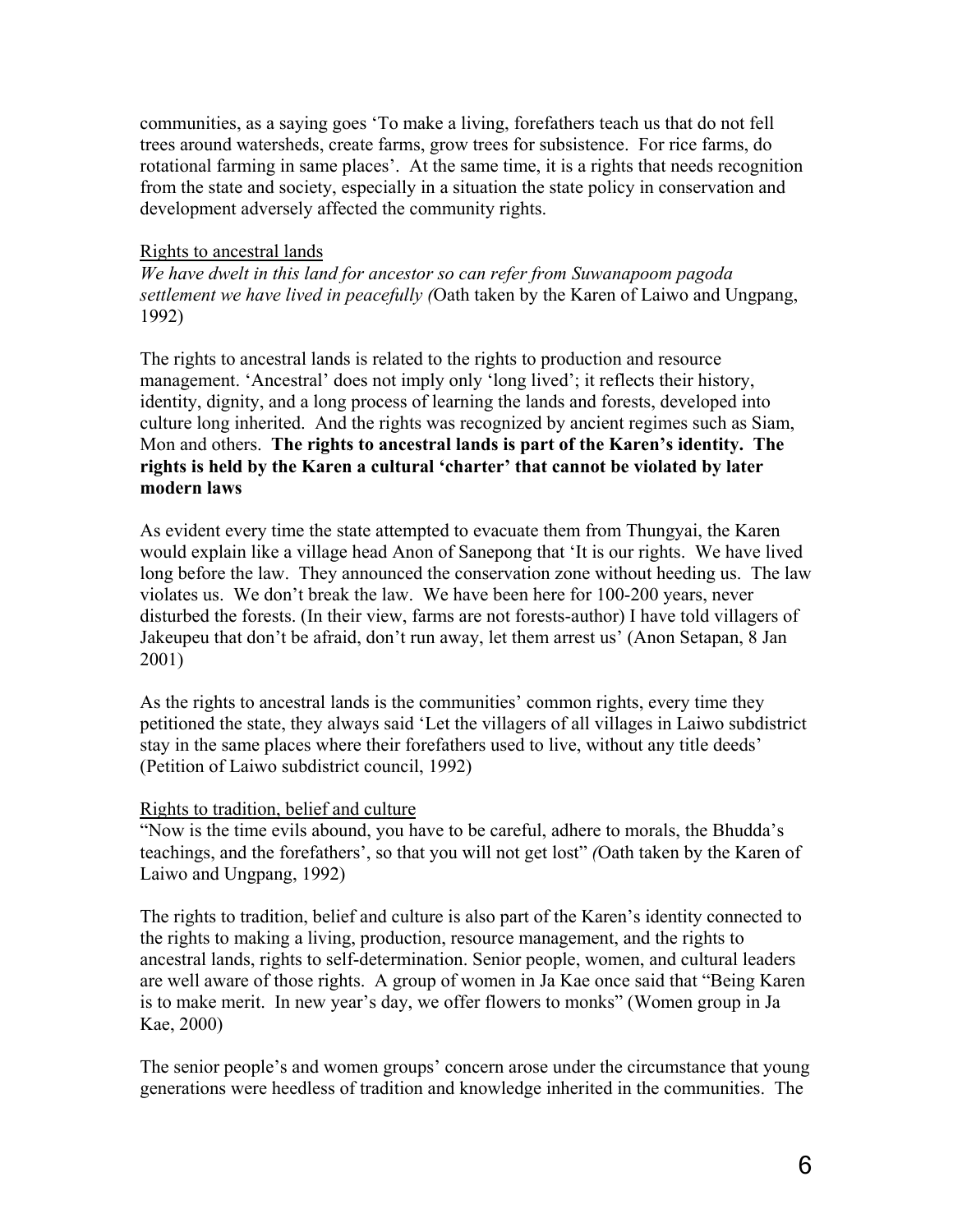problem is attributed to education, development and conservation policy as root cause, violating the communities' belief and tradition.

"We exercise our rights. If the rights is right, and agreed by the majority, it's the rights. An individual has the rights. Our group has the rights. Schools change this, contradicting the tradition, violating our rights" (Kue Lung, Ja Kae, Dec 1999)

Although the state's policy adversely affected the community rights, the Karen were made aware of their rights: production, resource management, ancestral lands, selfdetermination, tradition and belief. All those are forged into 'identity' or dignity of the Karen in Thungyai in changing situation. The community rights based on culture was a major force in their fighting to protect their rights.

#### Community rights movement of the Karen in Thungyai

Community eco-cultural discourse : identity retrieval process of the Karen The pressure from the RFD and academics to evacuate the Karen from Thungyai had been exerted since 1989-1990, after the Nam Choan movement. State agencies and environmental organizations had established the western ecological discourse over Thungyai, totally dismissing the legitimacy of existence of the Karen.

Also as a result from the Nam Choan movement, local organizations and NGOs were aware of the Karen's significance in terms of culture, local wisdom that were in harmony with Nature. The Karen's active role in protecting the forests had helped them gain the rights to forest management and culture. The discourse struggle to retrieve the identity began through activities such as an annual festive ritual which originally had been restricted within community, becoming a public event to communicate their identity to the outsiders. That was a crucial event that the Karen had defined the identity of Karen and Thungyai. Thungyai was not just a 'land of the wild' as portrayed by

 and was not a sanctuary restricted to only the RFD's sole jurisdiction. Instead, it was a land of old local culture, unlike Huay Kakang forest which was under full control of the environmental discourse established by the state and environmental organizations.

In the making of their discourse, in addition to the livelihood, maps and models supported by Wildlife Fund Thailand were also used. While the state agencies used maps and models to describe how the Karen destroy the forest to create their farms by plotting points representing the farms in each year, not understanding the rotational farming practice. So the Karen and NGOs also used maps to explain to the state and society their farming practice in each year, employing colors. The traditional rotational farming was encoded onto the maps, geographical tools that communicate with images, languages, rationalization. It was a tool the Karen used in communicating with the public to recognize their community rights.

NGOs, academics and journalists also play a key role in promoting the Karen's community rights in Thungyai. There were studies on local wisdom of the Karen in terms of eco-culture, environment and ecology; for example, Pinkaew (1991), Kunvadee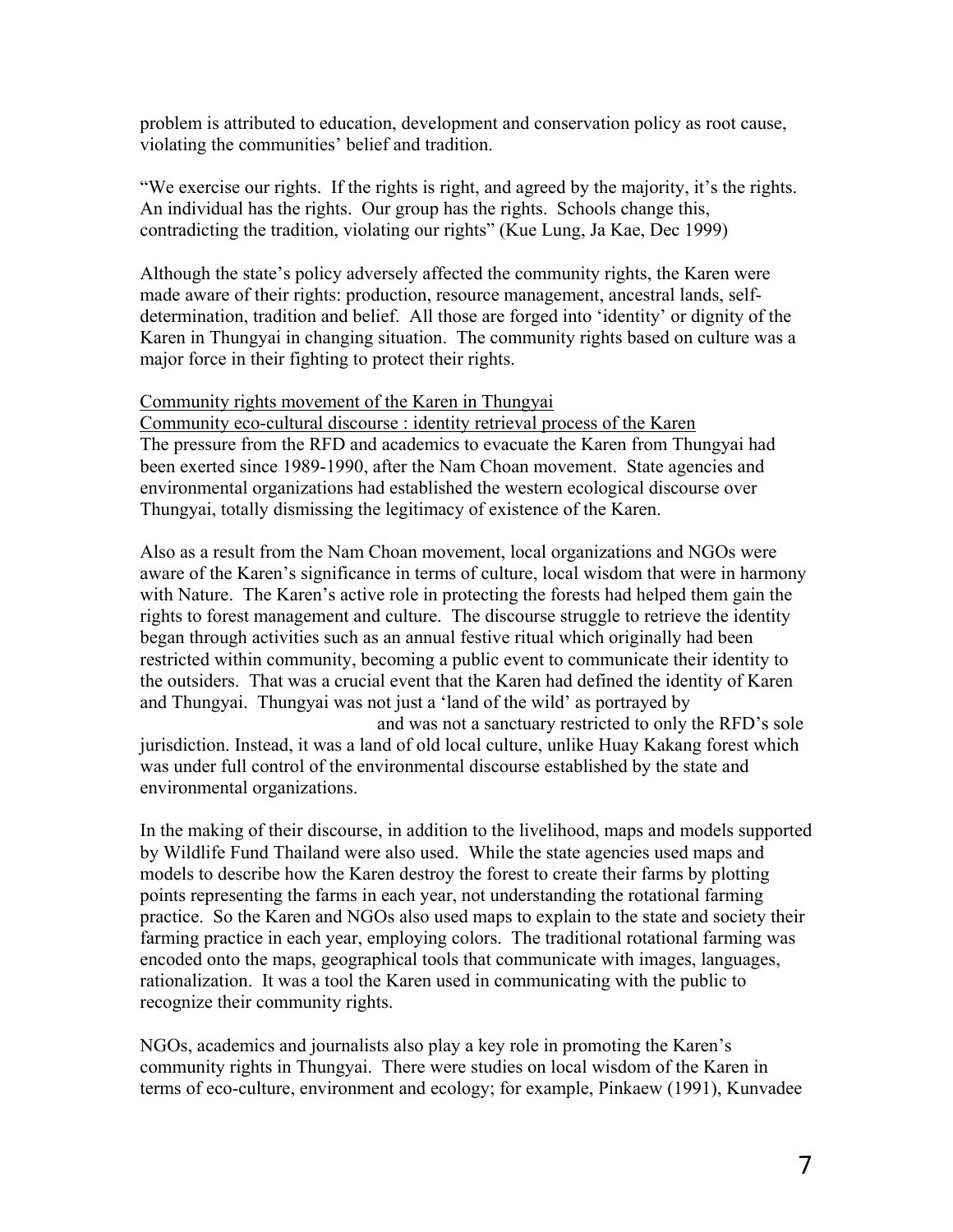(1998), Alongkot Chukaew(1998), Wildlife Fund Thailand (1994) as well as local historical study previously done by Surapong Kongjuntuek(1988).

In the meantime, the civil society movement had lessened the RFD's legitimacy in centralized control of forest management in activities such as monitoring deforestation in Thungyai due to the authorities' inefficiency, seizing public space by producing discourse and fighting the western ecological paradigm and the Department's centralization.

Networking alliances in the movement to promote the Karen's community rights As a result from the Nam Choan movement, there had been a network consisting of environmentalists with ecological, social and community concern; for example, movements against building 48 roads for national security reason, logging for tourism development. The Karen protect the forest as their base of living and culture. The environmentalists protect the forests for future generations.

There were many more Karen communities in the west other than in Thungyai who were facing troubles from the state's policy on forests, land and security, for example, in Sri Sawat, Tong Papum and Sankla Buri of Kanchana Buri province, Huay Kot of Utai Tani province, Dan Chang of Supan Buri province and Suan Pueng of Ratchaburi province. Those Karen had formed "Network of Western Karen-Thai People" consisting of farmers, teachers, NGOs, with the objectives of reviving the Karen tradition and culture as well as protecting their community rights to living and resource management, as quoted below:

- 1. The Karen will take care of their farms and forests by themselves;
- 2. The Karen will maintain their rotational farming practice as their forefathers have done;
- 3. The Karen demand the buffer forest areas be canceled because we already conserve the forests;
- 4. The Karen want to return to their original home and farms.
- (Network of Western Karen-Thai People, 2000)

The roles of the Karen in Thungyai were influential to other Karen communities in other provinces as those in Thungyai were the center of culture and tradition. In January 2001, the Karen in Lower Clity village revived a festive ritual after years of absence. Unable to conduct the ritual by themselves, they had to invite seniors from other villages in Thungyai to do it for them. The network also played a key role in protecting the communities in Thungyai, campaigning against the state's evacuation of the Karen.

The Karen value revival was taken serious when they became aware of their identity. Karen language was taught to the youths. Local historical study was conducted to recover the dignity and confidence to make a defense against the development and conservation imposed by the state.

#### **Direction of the identity rights movement of the Karen in the West**

The Karen in the West, especially Thungyai, had faced the paradigm, policy and mechanisms used by the state and capitalists that destroy their resource base, subsistence, culture and belief which are fundamental to their identity. With cultural base, the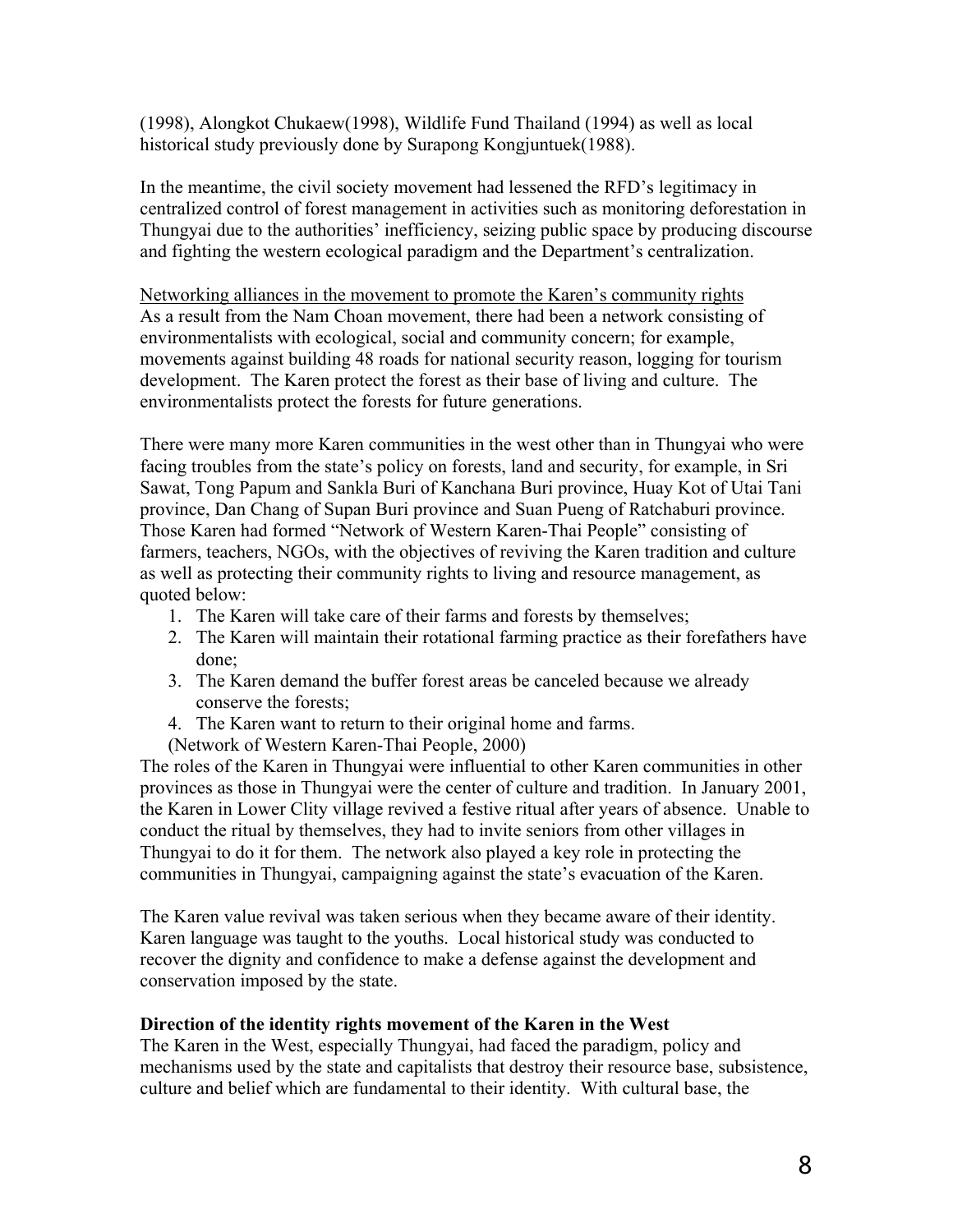struggle for the rights was to recover consciousness, dignity and identity of the Karen. The community rights was based on the rights to making a living, traditional resource management, rights to ancestral land, rights to self-determination and rights to culture, tradition and belief.

Finally, the survival of the Karen in Thungyai depends on solidarity of the communities, restoring culture and tradition and coordinating with social movements at all levels. The protection of the Karen's rights was not restricted only for communities in Thungyai, but also created new meanings of community rights and identity to be progressive, strong and dignified under the changing circumstance.

### **References**

- Alongkot Chukaew (1998) Study on Botanical Knowledge of Karen Communities in Thungyai Sanctuary, Bureau of Scientific and Technological Development: Wildlife Fund Thailand
- Biological Forestry department, Forestry Science Faculty, Kasetsart University and Wildlife protection division of RFD (1988) "Impacts of Upper Kwae Yai Hydropower Project (Nam Choan) on Forests and Wildlife", Nam Choan dam and the end of the world heritage, Forest Lovers Club, Bangkok.
- Forestry Science Faculty, Kasetsat University (1989), complete masterplan on Thungyai Naresuan Sanctuary management, Kanchanaburi and Tak provinces, Bangkok.
- Kulvadee Boonpinon (1995) Institutional Arrangements in Communal Resource Management: A Case Study of Karen Village In A Protected Area. Faculty of Graduate Study : Mahidol University (A Thesis) Bangkok. Thailand
- Laiwo subdistrict council (1992), citizens disagreed with the evacuation plan for the Laiwo villagers out of the Thungyai Sanctuary: Kanchana Buri
- MIDAS Agronomic Company, Limited. (1993), Conservation Forest Area Protection. Management and Development Project Pre-Investment Study. Draft Final Report: Volume No.1 : Executive Summary
- Pinkaew Luang-aramsri (1991), Ecological knowledge of agricultural communities in forest areas : a case study of Karen communities in Thungyai Naresuan, Anthropological Thesis for graduate study, Faculty of Sociology and Anthropology, Thammasat University.
- Pinkaew Luang-aramsri (1998), "Hilltribes' Discourse", Social Science and Marginal People, Sociological Journal, Chiang Mai University, Volume 11, Issue 1 (July-December 1998) ISSN 0125-4138.